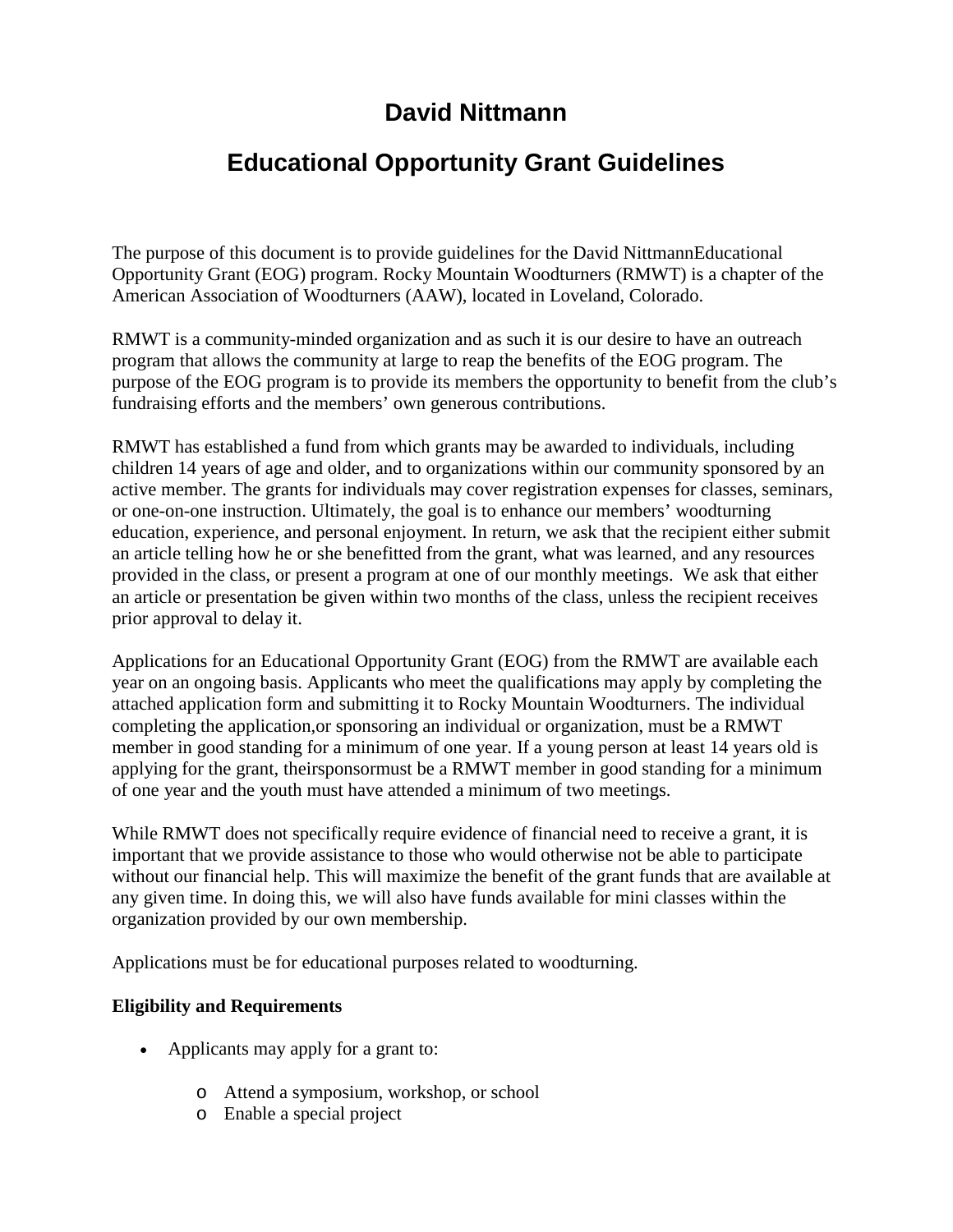- o Cover teaching expenses
- o Any other reasonable cause
- Applicants must be at least 14 years of age, and must have been an active member of our RMWT chapter for a minimum of one year, or be sponsored by a member of RMWT who has met that requirement. Sponsored youth must have attended a minimum of two RMWT meetings.
- Applicants will be judged on the content and clarity of the completed application, and the written ideas presented. The application must be fully completed, signed, and returned to the EOG representative. Awards will be considered based on potential benefit to the applicant and to the community, application concept, and financial need. Emphasis will be placed on the ability, as well as the opportunity, of an applicant to share information gained.
- Once a grant is authorized, several requirements must be met. If they are not, the EOG committee, with the approval of the RMWT Board, may request that all or a portion of the grant amount be returned.
- Copies of the enrollment in a class, seminar, one-on-one training, etc. must be submitted in a timely manner. The funds will be distributed for the class once the enrollment acknowledgment is received. The check will be made payable to the educational provider.

### **Grant Committee**

A chairperson of the Grant Committee will be appointed by the RMWT Board. The Grant Committee chairperson will select two additional committee members. The Board may change the committee chairperson at any time.

The Grant Committee shall perform the following duties:

- 1. Review applications for Educational Opportunity Grants
- 2. Inform the board of all EOG applications

3. Make recommendations to the Board for which grants should be approved, and for what dollar amount. The three EOG committee members shall vote with the four Board members on EOG requests. Applicants must gain five/sevenths support of the Board and EOG committee in order to be approved. The RMWT Board will determine the final amount of the award.

4. The Grant Committee chairperson shall follow up with recipients of EOGs to ensure projects are completed on a timely basis, and that recipients either present their results at a meeting of the RMWT, and/or provide a written report which can be included in the RMWT newsletter and/or be posted on the RMWT website. This reporting process is agreed to by signature on the application and must be completed within two months of taking the class.